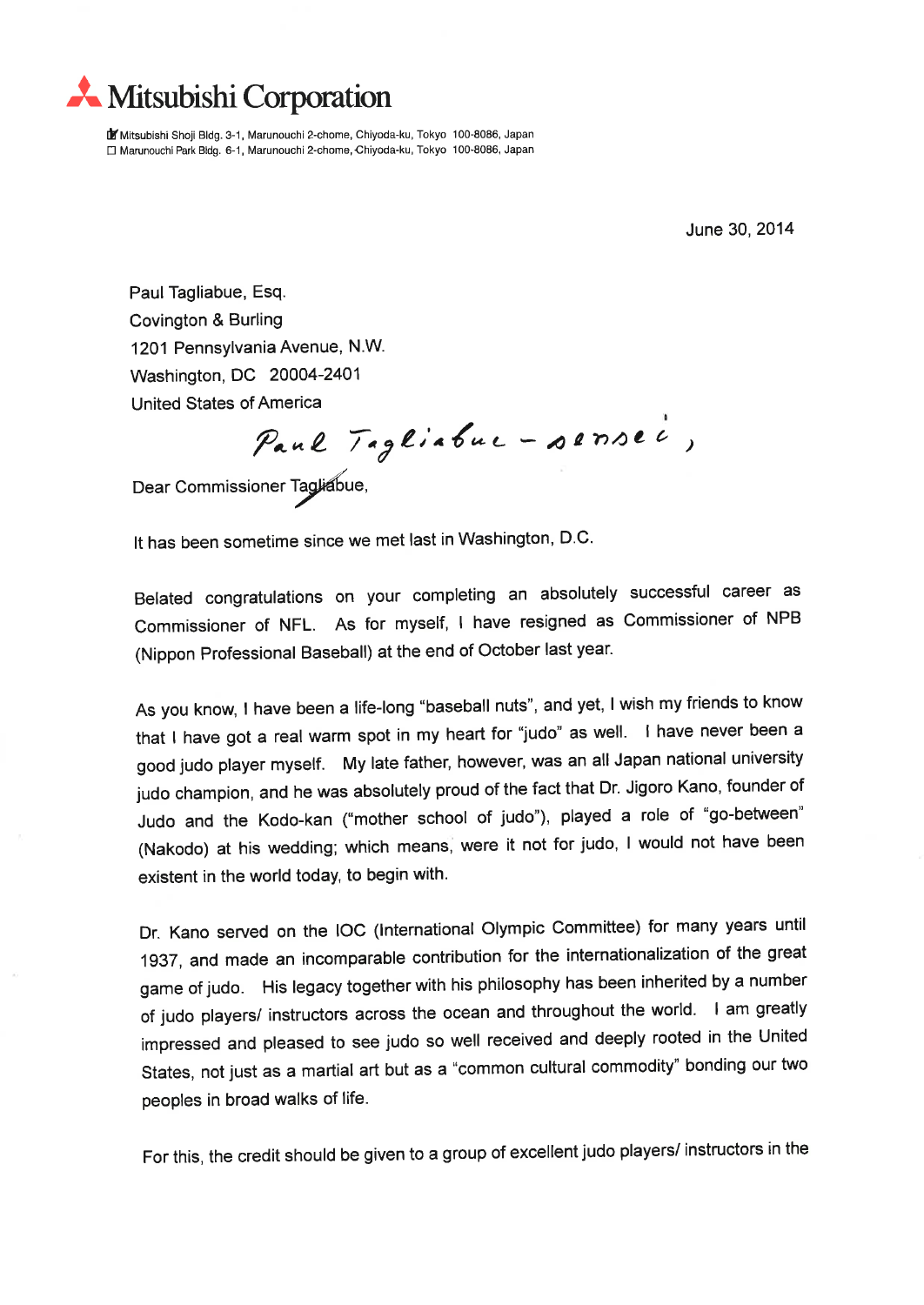United States, one of the centerpieces of whom is undoubtedly James Haruyuki "Jimmy" Takemori.

During World War II, Jimmy Takemori was a member of the 442<sup>nd</sup> Infantry Battalion. After the war, he became an ambassador in a very real sense; in that he did not wear tuxedo but that he was an ambassador in judogi- or judo uniform.

In recognition of his meritorious contributions as ambassador in judogi, the Emperor of Japan endowed upon him a truly great honor of the Order of the Rising Sun, Gold and Silver Rays in 2004. To mention only a few of his accomplishments, he founded, with the utmost humility, the Washington Judo Club and Shufu Yudanshakai in the early 1950s.

Judo became a demonstration sport in the Olympic Games in 1964, and a permanent sport in 1972. The first American Olympic medalist, James Bregman, had studied judo under Mr. Takemori before taking a bronze medal in 1964 at the Tokyo Games.

Mr. Takemori has been teaching judo in and around Washington, DC, altogether for more than 60 years. He has been teaching judo at Yates Field House at Georgetown University three nights a week for almost 30 years now, to Georgetown students and outsiders alike.

From my perspective as a citizen of Japan, it is extremely telling that Mr. Takemori has attracted world and Olympic gold medalists such as Yasuhiro Yamashita and Kosei Inoue to give clinics at Yates Field House.

In late 2011, Mr. Takemori received an honor from the International Judo Federation: the honorary rank of "A" Referee - meaning the level of judo referee eligible to officiate the Olympic Games.

It should also be noted that Mr. Takemori has been awarded the rank of Kudan -9<sup>th</sup>-degree black belt - by the Kodokan. It is hard to convey how meaningful that judo rank is, but I hope you will accept my representation that it is far harder to obtain than any university-awarded doctoral degree.